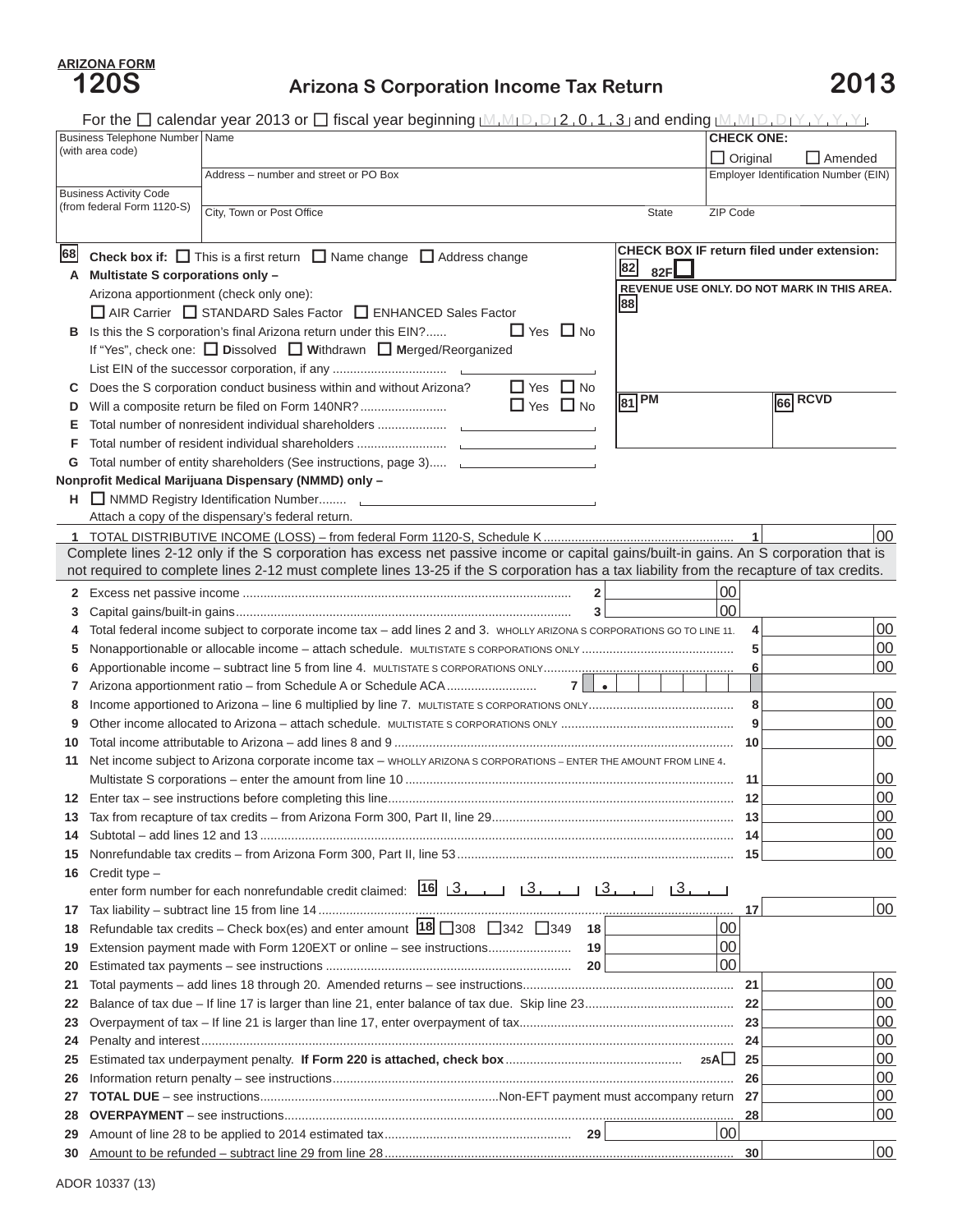## **Schedule A – Apportionment Formula (Multistate S Corporations Only)**

• Qualifying air carriers must use Arizona Schedule ACA.

| • See instructions, pages 8 and 9. |                                                                                                                                                                                          | <b>COLUMN A</b><br><b>Total Within Arizona</b> | <b>COLUMN B</b><br><b>Total Everywhere</b> | <b>COLUMN C</b><br>Ratio Within Arizona                                                                        |  |  |
|------------------------------------|------------------------------------------------------------------------------------------------------------------------------------------------------------------------------------------|------------------------------------------------|--------------------------------------------|----------------------------------------------------------------------------------------------------------------|--|--|
|                                    | <b>A1 Property Factor</b>                                                                                                                                                                | Round to nearest dollar.                       | Round to nearest dollar.                   | A ÷ B                                                                                                          |  |  |
|                                    | Value of real and tangible personal property (by averaging the value                                                                                                                     |                                                |                                            |                                                                                                                |  |  |
|                                    | of owned property at the beginning and end of the tax period; rented                                                                                                                     |                                                |                                            |                                                                                                                |  |  |
|                                    | property at capitalized value).                                                                                                                                                          |                                                |                                            |                                                                                                                |  |  |
|                                    |                                                                                                                                                                                          |                                                |                                            |                                                                                                                |  |  |
|                                    | a Owned property (at original cost):                                                                                                                                                     |                                                |                                            |                                                                                                                |  |  |
|                                    |                                                                                                                                                                                          |                                                |                                            |                                                                                                                |  |  |
|                                    | Depreciable assets - (do not include construction in progress)                                                                                                                           |                                                |                                            |                                                                                                                |  |  |
|                                    |                                                                                                                                                                                          |                                                |                                            |                                                                                                                |  |  |
|                                    | Other assets $-$ (describe)                                                                                                                                                              |                                                |                                            |                                                                                                                |  |  |
|                                    | Less - Nonbusiness property (if included in above totals)                                                                                                                                |                                                |                                            |                                                                                                                |  |  |
|                                    |                                                                                                                                                                                          |                                                |                                            |                                                                                                                |  |  |
|                                    | <b>b</b> Rented property (capitalize at 8 times net rental paid)                                                                                                                         |                                                |                                            |                                                                                                                |  |  |
|                                    |                                                                                                                                                                                          |                                                |                                            |                                                                                                                |  |  |
|                                    | c Total owned and rented property (section a total plus section b)                                                                                                                       |                                                |                                            | $\bullet$                                                                                                      |  |  |
|                                    | <b>A2 Payroll Factor</b>                                                                                                                                                                 |                                                |                                            |                                                                                                                |  |  |
|                                    | Total wages, salaries, commissions and other compensation paid to                                                                                                                        |                                                |                                            |                                                                                                                |  |  |
|                                    | employees (per federal Form 1120-S or payroll reports)                                                                                                                                   |                                                |                                            | $\bullet$ $\begin{array}{ccc} \bullet & \bullet & \bullet & \bullet & \bullet & \bullet & \bullet \end{array}$ |  |  |
|                                    | A3 Sales Factor                                                                                                                                                                          |                                                |                                            |                                                                                                                |  |  |
|                                    | a Sales delivered or shipped to Arizona purchasers                                                                                                                                       |                                                |                                            |                                                                                                                |  |  |
|                                    |                                                                                                                                                                                          |                                                |                                            |                                                                                                                |  |  |
|                                    |                                                                                                                                                                                          |                                                |                                            |                                                                                                                |  |  |
|                                    |                                                                                                                                                                                          |                                                |                                            |                                                                                                                |  |  |
|                                    |                                                                                                                                                                                          |                                                |                                            |                                                                                                                |  |  |
|                                    |                                                                                                                                                                                          |                                                |                                            |                                                                                                                |  |  |
|                                    | d Weight AZ sales - (STANDARD uses ×2; ENHANCED uses ×8)                                                                                                                                 | $×2$ OR $×8$                                   |                                            |                                                                                                                |  |  |
|                                    | e Sales factor (For column A, multiply line c by line d;                                                                                                                                 |                                                |                                            |                                                                                                                |  |  |
|                                    |                                                                                                                                                                                          |                                                |                                            | $\bullet$                                                                                                      |  |  |
|                                    |                                                                                                                                                                                          |                                                |                                            |                                                                                                                |  |  |
|                                    |                                                                                                                                                                                          |                                                |                                            | $\bullet$                                                                                                      |  |  |
|                                    | A5 Average Apportionment Ratio - divide line A4, column C, by the denominator (STANDARD divides by four (4);                                                                             |                                                |                                            |                                                                                                                |  |  |
|                                    | $  \bullet  $ $  \cdot  $ $  \cdot  $ $  \cdot  $                                                                                                                                        |                                                |                                            |                                                                                                                |  |  |
|                                    |                                                                                                                                                                                          |                                                |                                            |                                                                                                                |  |  |
|                                    | <b>Schedule B - Other Information</b>                                                                                                                                                    |                                                |                                            |                                                                                                                |  |  |
|                                    | <b>B1</b> Date business began in Arizona or date income was first derived from Arizona sources: $\mathbb{M}.\mathbb{M} \cap \mathbb{D}.\mathbb{D} \cap \mathbb{Y}.\mathbb{Y}.\mathbb{Y}$ |                                                |                                            |                                                                                                                |  |  |
|                                    |                                                                                                                                                                                          |                                                |                                            |                                                                                                                |  |  |
|                                    | <b>B2</b> Address at which tax records are located for audit purposes:                                                                                                                   |                                                |                                            |                                                                                                                |  |  |
|                                    |                                                                                                                                                                                          |                                                |                                            |                                                                                                                |  |  |
|                                    |                                                                                                                                                                                          |                                                |                                            |                                                                                                                |  |  |
|                                    | B3 The taxpayer designates the individual listed below as the person to contact to schedule an audit of this return and authorizes the disclosure of                                     |                                                |                                            |                                                                                                                |  |  |
|                                    | confidential information to this individual. (See instructions, page 9.)                                                                                                                 |                                                |                                            |                                                                                                                |  |  |
|                                    |                                                                                                                                                                                          |                                                |                                            |                                                                                                                |  |  |
|                                    |                                                                                                                                                                                          |                                                |                                            |                                                                                                                |  |  |
|                                    | <b>B4</b> List prior taxable years for which a federal examination has been finalized: __________________                                                                                |                                                |                                            |                                                                                                                |  |  |
|                                    | NOTE: A.R.S. § 43-327 requires the taxpayer, within ninety days after final determination, to report these changes under separate cover to the                                           |                                                |                                            |                                                                                                                |  |  |
|                                    | Arizona Department of Revenue or to file amended returns reporting these changes. (See instructions, page 1.)                                                                            |                                                |                                            |                                                                                                                |  |  |
|                                    |                                                                                                                                                                                          |                                                |                                            |                                                                                                                |  |  |
|                                    | B5 Amount of net income subject to Arizona corporate income tax for prior taxable year (2012 Form 120S, line 11.)  \$                                                                    |                                                |                                            | 00                                                                                                             |  |  |
|                                    |                                                                                                                                                                                          |                                                |                                            |                                                                                                                |  |  |
|                                    | B6 Indicate tax accounting method: □ Cash □ Accrual □ Other (Specify method.) _________________________________                                                                          |                                                |                                            |                                                                                                                |  |  |
|                                    |                                                                                                                                                                                          |                                                |                                            |                                                                                                                |  |  |
|                                    |                                                                                                                                                                                          |                                                |                                            |                                                                                                                |  |  |
|                                    | $\mathcal{L}$ PLEASE BE SURE TO SIGN THE RETURN ON PAGE 3.                                                                                                                               |                                                |                                            |                                                                                                                |  |  |